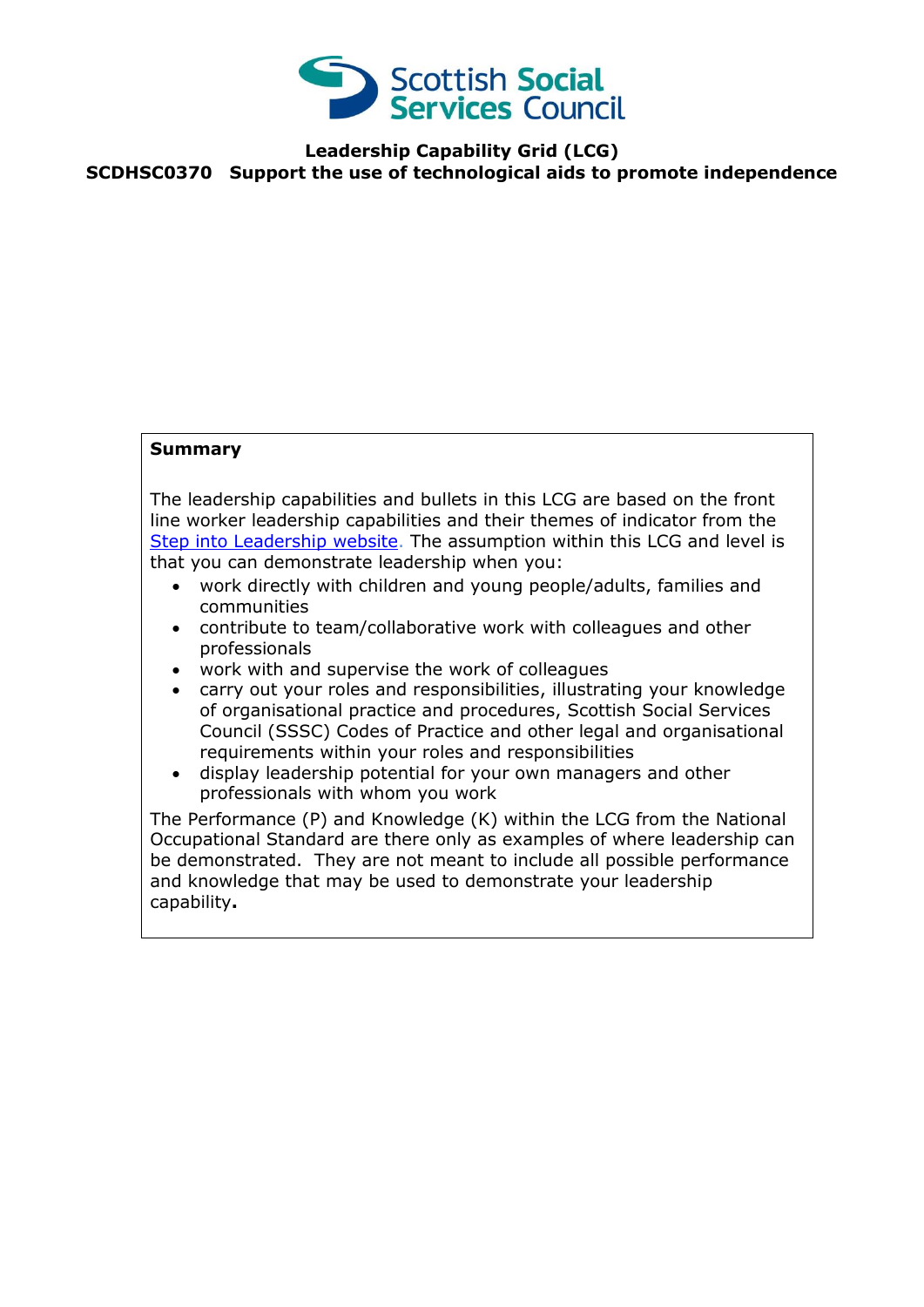

## **Leadership Capability Grid (LCG) SCDHSC0370 Support the use of technological aids to promote independence**

| Leadership<br>capabilities         | When supporting the use of technological aids to promote<br>independence you can demonstrate leadership capabilities by:                                                                                                                                                                                                                                                                                                                                                                                                                                                                                                                                                                                                                                                                                                                                                                                                                                                                                   |
|------------------------------------|------------------------------------------------------------------------------------------------------------------------------------------------------------------------------------------------------------------------------------------------------------------------------------------------------------------------------------------------------------------------------------------------------------------------------------------------------------------------------------------------------------------------------------------------------------------------------------------------------------------------------------------------------------------------------------------------------------------------------------------------------------------------------------------------------------------------------------------------------------------------------------------------------------------------------------------------------------------------------------------------------------|
| <b>Vision</b>                      | Providing a vision for those with whom you work and your organisation<br>when you:<br>• See how best to make a difference when providing active support ( $P1-2$<br>4-5, 8, 10-16, 18-19, 21-24; K1-5, 11, 16, 24-25, 46)<br>• Communicate and promote ownership of the vision when providing<br>active support (P1-2 4-5, 8, 10-16, 18-19, 21-24; K1-5, 11, 16, 24-25,<br>46), seeking specialist support (P7, 26; K20), working with others<br>(P16-19, 25), feedback and evaluation (P5, 22-24; K36, 46) and<br>recording and reporting (P27; K32-34)<br>Promote social service values through active participation and<br>$\bullet$<br>personalisation P1-2 4-5, 8, 10-16, 18-19, 21-24; K1-5, 11, 16, 24-25,<br>46), working with others (P7, 16-19, 26) and recording and reporting<br>(P27; K32-34) See the bigger picture when demonstrating knowledge<br>and practice of organisational, local and national policies and procedures<br>(P1-2 4-5, 7-8, 10-16, 18-19, 21-26; K6, 8-9, 26-27,32-34) |
| Self-<br>leadership                | Displaying self leadership when you:<br>• Demonstrate and adapt leadership when supporting the use of<br>technological aids to promote independence (All P; K23)<br>Improve own leadership by seeking specialist support (P7, 26; K20, 42-<br>$\bullet$<br>43), through feedback and evaluation (P5, 22-24; K37) and self-<br>reflection (K23, 25, 35)<br>• Take intelligent risks when supporting the use of technological aids to<br>promote independence (P919; K26-31, 40-41)<br>• Demonstrate and promote resilience (P8-26; K3, 4, 19, 30)<br>Challenge discrimination and oppression $(K1, 4, 30)$<br>$\bullet$                                                                                                                                                                                                                                                                                                                                                                                     |
| <b>Motivating</b><br>and inspiring | Motivating and inspiring others when you:<br>• Inspire people by personal example (P1-2 4-5, 7-8, 10-16, 18-19, 21-<br>26; K14-20)<br>• Recognise and value the contribution of others (P1-2 4-5, 7-8, 10-16,<br>18-19, 21-26; K 9-10, 20, 37)<br>Support the creation of a learning and performance culture ( $P1-2$ 4-5,<br>7-8, 10-16, 18-19, 21-25, 26; K16-20, 23, 37)                                                                                                                                                                                                                                                                                                                                                                                                                                                                                                                                                                                                                                |
| <b>Empowering</b>                  | Empowering people when you:<br>• Enable leadership at all levels (P1-2 4-5, 8, 10-16, 18-19, 21-25; K8-9,<br>$16-20)$<br>Support the creation of a knowledge and management ( $P1-2$ 4-5, 7-8,<br>10-16, 18-19, 21-25; K16-20, 23, 37)<br>• Promote professional autonomy (P1-2 4-5, 7-8, 10-16, 18-19, 21-25;<br>$K16-20, 23-25)$<br>• Involve people in development and improvement (P1-2 4-5, 7-8, 10-16,<br>18-19, 21-25; K16-20, 37)                                                                                                                                                                                                                                                                                                                                                                                                                                                                                                                                                                  |